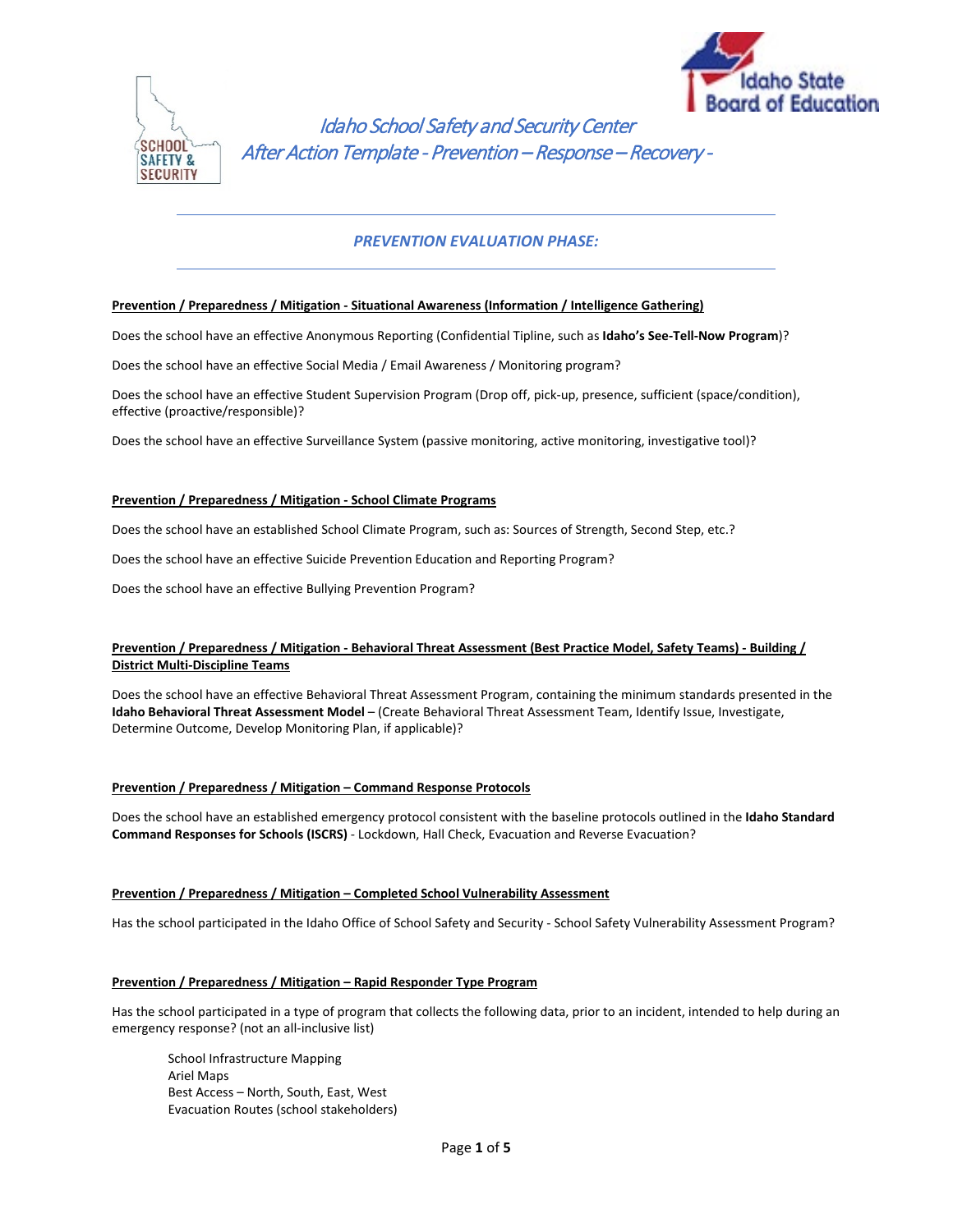Landing Zones Site Security Lock Box Location Knox Box Location Security Alarm Video Surveillance Control Points – Building Control Points – Gates Barriers Site Hazards Plans and Drawings Utility Cutoff Maps – (perimeter and interior) Fire Plans (sprinklers-suppression systems) Fire Hydrant Locations Water Source Tactical Data Inner Perimeter Outer Perimeter Observation Points Unique Features Incident Command Location Staging Locations Decontamination Casualty Collection Point (Triage, treatment, transport) Bus Staging Family Reunification Public Information Volunteer Utility Shutoffs

# **Prevention / Preparedness / Mitigation – Evaluation of Previous Concerning Behavior using Prevention Protocols**

Was there leakage prior to the incident?

What investigative protocols and /or mitigations were deployed to address any concerns prior to the incident?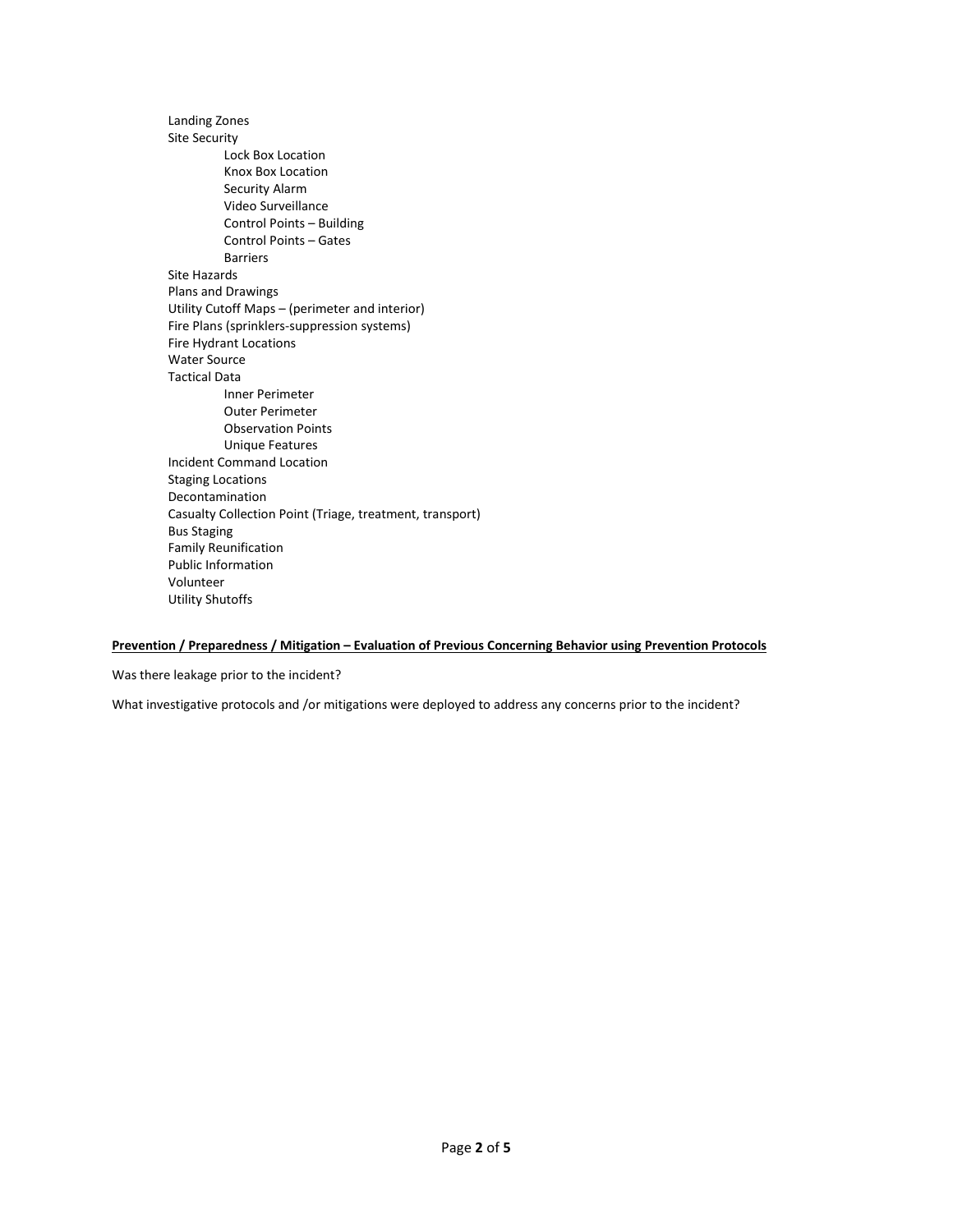# *RESPONSE EVALUATION PHASE:*

#### **Response - Initial Notification**

Was a Lockdown conducted and did it go as planned in established protocols?

How did the Initial Reporting to 911 happen?

Was the Dispatch Center familiar with the school's and police planned emergency protocols for the location?

Was there any First Aid/Stop the Bleed and/or AED Protocols used while awaiting the arrival of emergency personnel?

#### **Response - Tactical Operational Coordination**

How was the Search for the Suspect Process conducted?

How was the Apprehension of Suspect(s) accomplished?

How was the Emergency Medical Assistance for Victims in the Hot and Warm Zones conducted, if any?

How was the school cleared of other possible hazards / suspects?

How was the Crowd Managed?

What protocol/procedure was used by law enforcement directing evacuating individuals to leave all belongings, except for cell phones and any special needs items?

What procedures were in place for searching and clearing people / students from the scene?

#### **Response - Establishment of Unified Incident Command and location of Command Post**

Was there an efficient and effective establishment of Incident Command (Unified Command)?

Was there an established and known location of a Command Post – (consistent with ICS Training - I.M.O.P. (Information, Management, Objectives, Priorities) and previously conducted Exercises (Workshops, Tabletops, Functional, Full Scale)?

Was there effective and efficient Multi-Agency Coordination - Inclusion of Key Stakeholders (police, fire, EMS, and School)?

Was there an effective and efficient establishment of Inner and Outer Perimeter Control?

Was there an effective and efficient establishment of Traffic Control?

Was there an effective and efficient establishment of Staging Area(s)?

Was there an effective way deployed to manage Self-Deployment resource?

Was there an effective way deployed to manage the Crime Scene – Criminal Investigation Protocols?

#### **Response - Operational Communication**

Was there a clear understanding of radio equipment needs (type of radios that can talk to each other)?

Was there a clear understanding of radio communication procedures during the incident?

Was there a clear understanding in Primary vs Tactical Channel usage among all radio users?

Was there any radio failure because of too much activity on the emergency channels?

Was there any cellular failure because of too much activity during the emergency?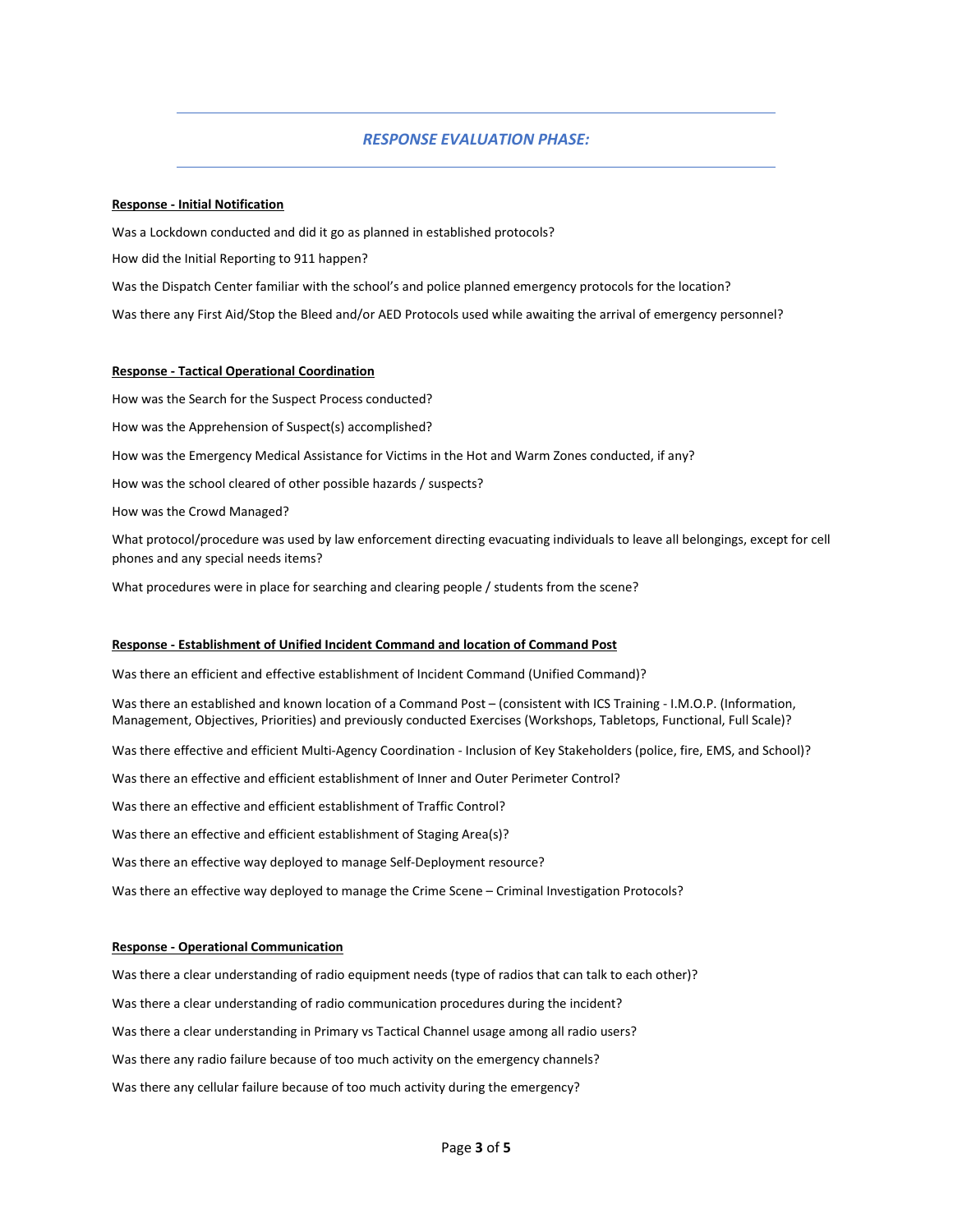Were there any recordings that captured key (useful) parts of the emergency?

## **Fire / Life / Safety Operations**

Was there an effective and efficient establishment of victim extraction techniques, such as: Warm Zone Extractions (Police / Fire Rescue Task Force)?

Was there an effective and efficient establishment of a Casualty Collection Point by Medical personnel, such as: Triage, Treatment on Scene, and Victim Transportation?

Was there an effective and efficient establishment of Ambulance Access?

Was there an effective and efficient establishment of Medical Direction?

Was there an effective and efficient establishment of Hospital notification?

Was there sufficient hospital resources to handle emergency patient care?

#### **Response - Reunification and Accountability**

Did the School's Accountability / Reunification Release Protocol worked as planned and exercised?

## **Response Public Information**

Was a Public Information Officer(s) identified and assigned?

Was there a Joint Information Center established?

What modes of communication were utilized to assist with information releases?

broadcast system such as Skyalert text alerts audible siren system social networks email web pages local/national media

How was the Release of General Information coordinated? How was the Release of Investigative Information coordinated? How were Injury Notifications, if any, coordinated and accomplished? How were Death Notifications, if any, coordinated and accomplished?

### **Response - Emergency Operations Center for jurisdiction**

Was there an Emergency Operations Center activated because of the incident? How did the Emergency Operations Center coordinate with the established Incident Command?